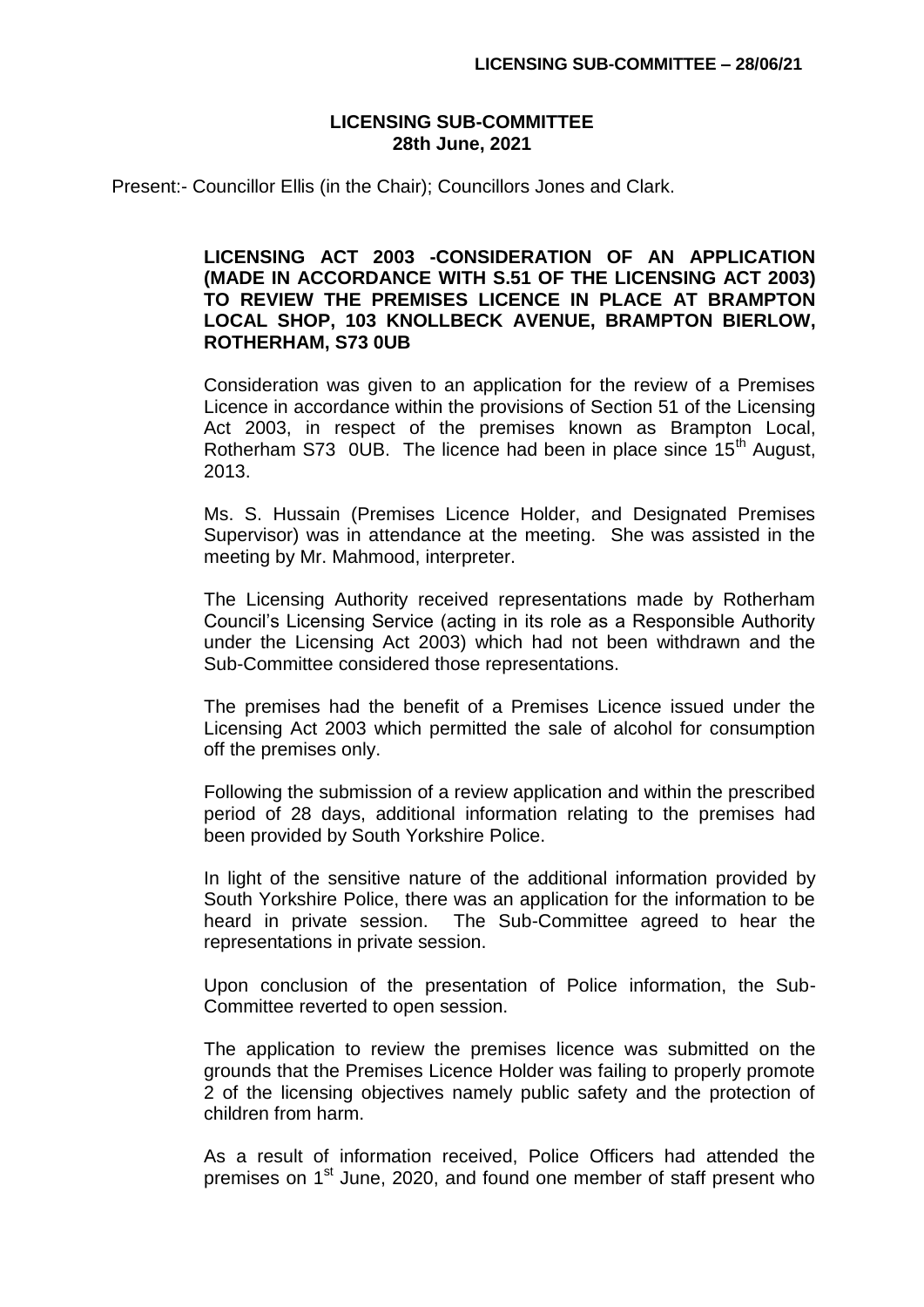appeared to be under the influence of alcohol. Ms. Hussain, the Premises Licence Holder and the Designated Premises Supervisor, was not present. The member of staff provided a contact number for a male he stated was the business owner. However, upon speaking to the male, it transpired that he was the manager of the premises but knew little about the member of staff as he only saw him when he opened and closed the shop each day.

Following information from the Police on  $3<sup>rd</sup>$  June, 2020, the Licensing Service contacted the manager of the premises, Mr. Hassan Zakira, the following day who was reluctant to speak with Licensing Officers or discuss the premises/his involvement. After initially denying a visit by the Police, he accepted they had visited/contacted him to make him aware of the situation. He stated that the member of staff worked alone for most of the day, however, he saw him for an hour each morning and afternoon. The manager stated he managed the day-to-day running of the business and managed all staff employed to work there.

Mr. Zakira provided the name of the business owner, Mr. Ashfaq Ahmad, but advised that he was currently out of the country; he did not know who the Premises Licence Holder or the Designated Premises Supervisor were. When questioned as to who was authorising the sale of alcohol from the premises currently, he believed it was him but was not sure and asked what authorising sales meant.

He provided a first name of the person he believed to be the Premises Licence Holder who went to the premises once a day to take the cash away and send to the business owner. However, he could not provide a full name for her or a contact number.

Licensing Officers spoke with Ms. Hussain, Premises Licence Holder, by telephone on  $4<sup>th</sup>$  June, 2020, who stated that the premises were under control with no underage sales made. She advised that the "manager" (Mr. Zakira) was not the manager and was in fact employed to go to the cash and carry. Ms. Hussain stated that her role was to carry out the stocktake, write the list for the cash and carry and cash up weekly. She did not refer to herself as being the Premises Licence Holder or the Designated Premises Supervisor.

Mr. Ahmad employed staff to work at the premises and managed them; she was only notified of their employment. If there was a problem it was for Mr. Ahmad to sort not her. She knew the employee concerned had issues with alcohol.

During the call specific questions relating to challenging persons who appeared to be underage, refusing sales, staff training and authorising the sales of alcohol were asked of Ms. Hussain. The responses received evidenced a lack of control of the premises and understanding of being a Premises Licence Holder. It was stated that staff training had been